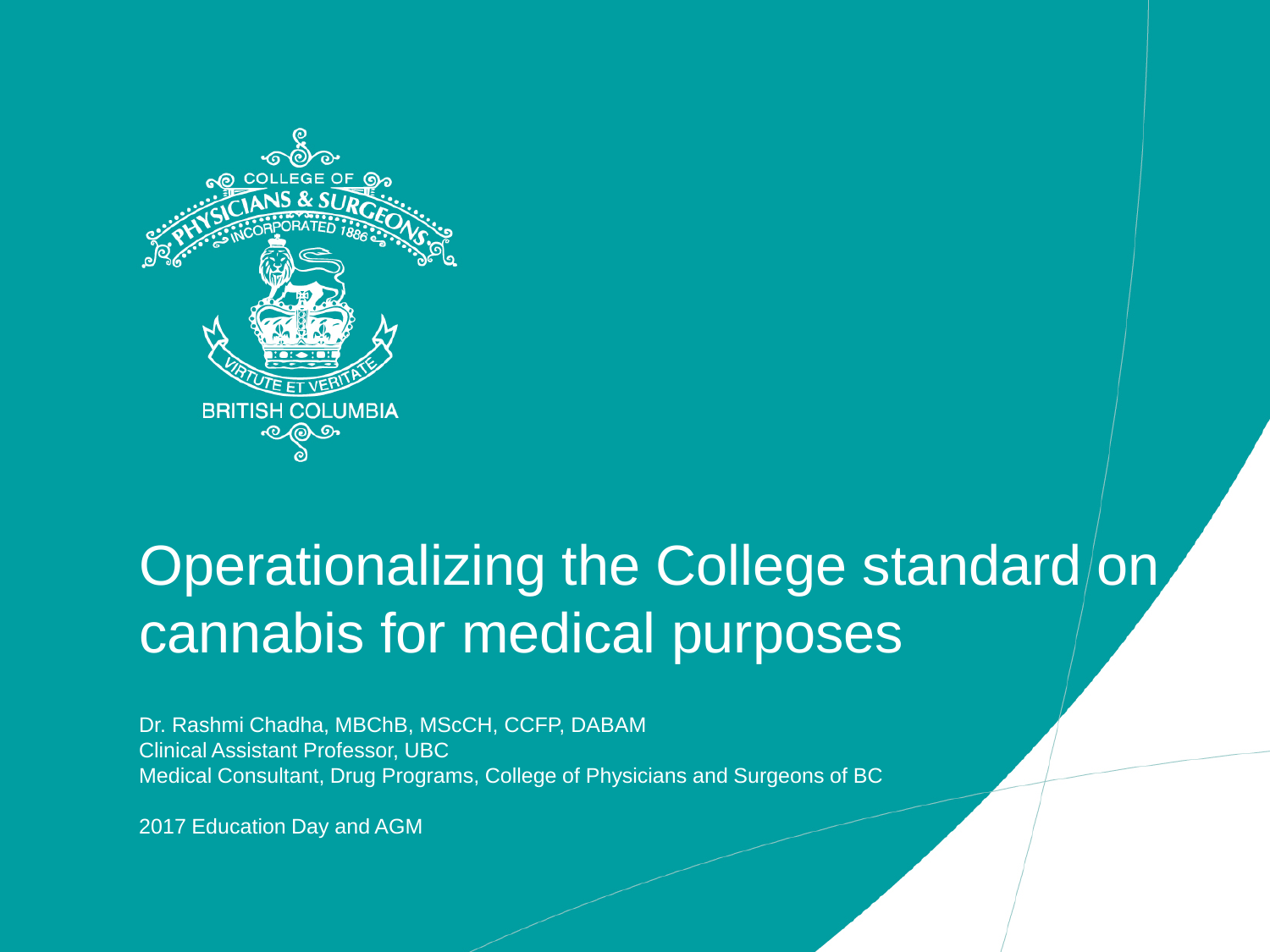## Faculty: Dr. Rashmi Chadha

**Relationship with commercial interests:**

- None
- No pecuniary interest in, or receipt from, pharmaceutical, medical device, or communications companies

#### **Disclosure of commercial support:**

• No perceived potential conflicts of interest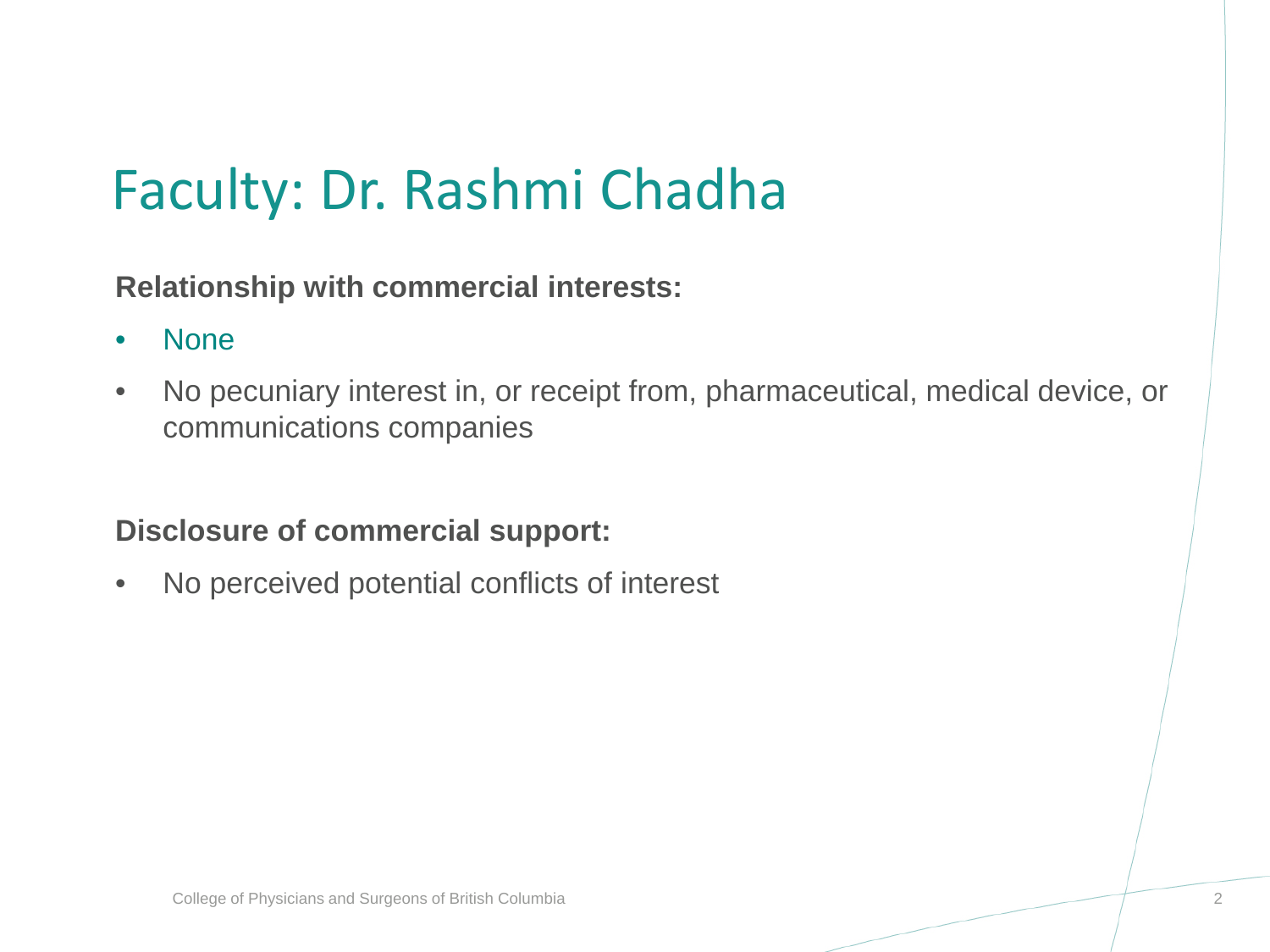## The College expects the following from registrants

- Apply foundational medical principles (primum non nocere) and standards of care
- Recognize that no physician is obligated to provide a medical document in circumstances where s/he believes that treatment is not indicated
- The authorizing/prescribing physician should be primarily responsible for managing the care for that particular clinical condition
- Assessment and authorizing cannabis as a stand-alone service is suboptimal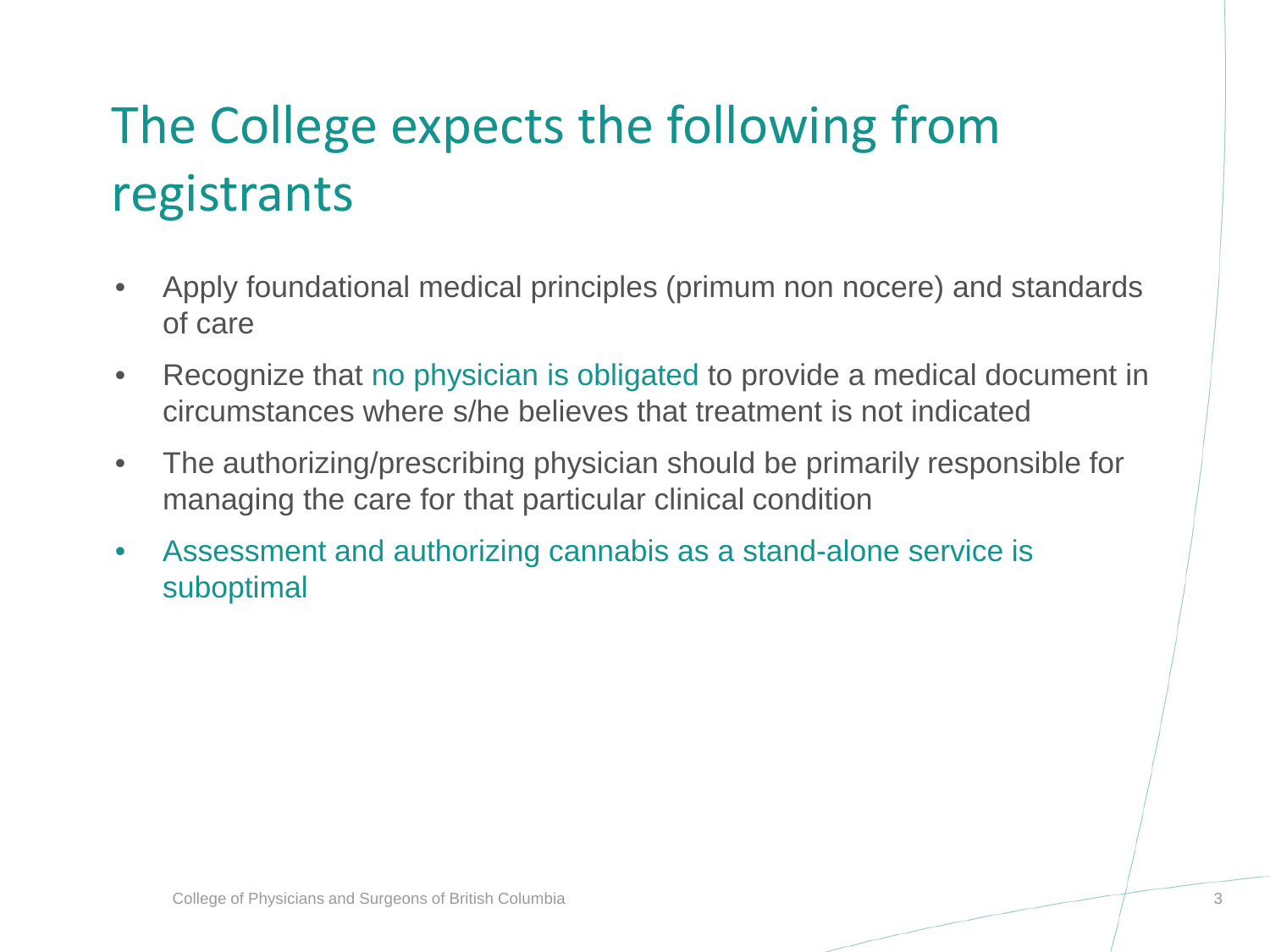## As with any drug, physicians should only provide authorization/prescribe if they know and understand

- Risks and benefits of treatment
- Potential complications
- Drug interactions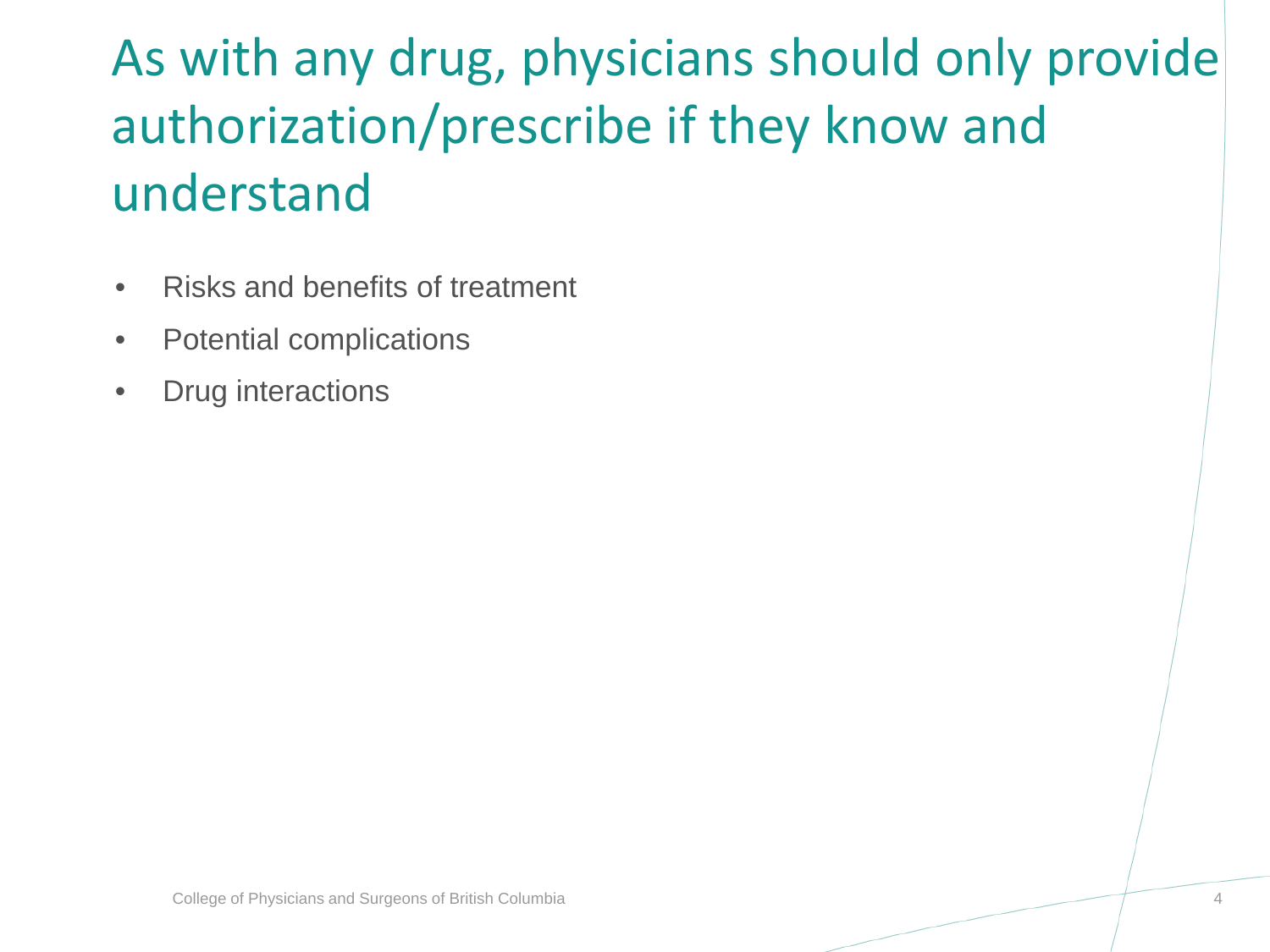## Cannabis is generally **not** appropriate for the following patients

- $\cdot$  <25 y old
- Personal Hx psychosis
- Strong FHx psychosis
- Current (or past) cannabis use disorder
- Active substance use disorder
- Cardiovascular disease
- Respiratory disease
- Pregnant
- Breastfeeding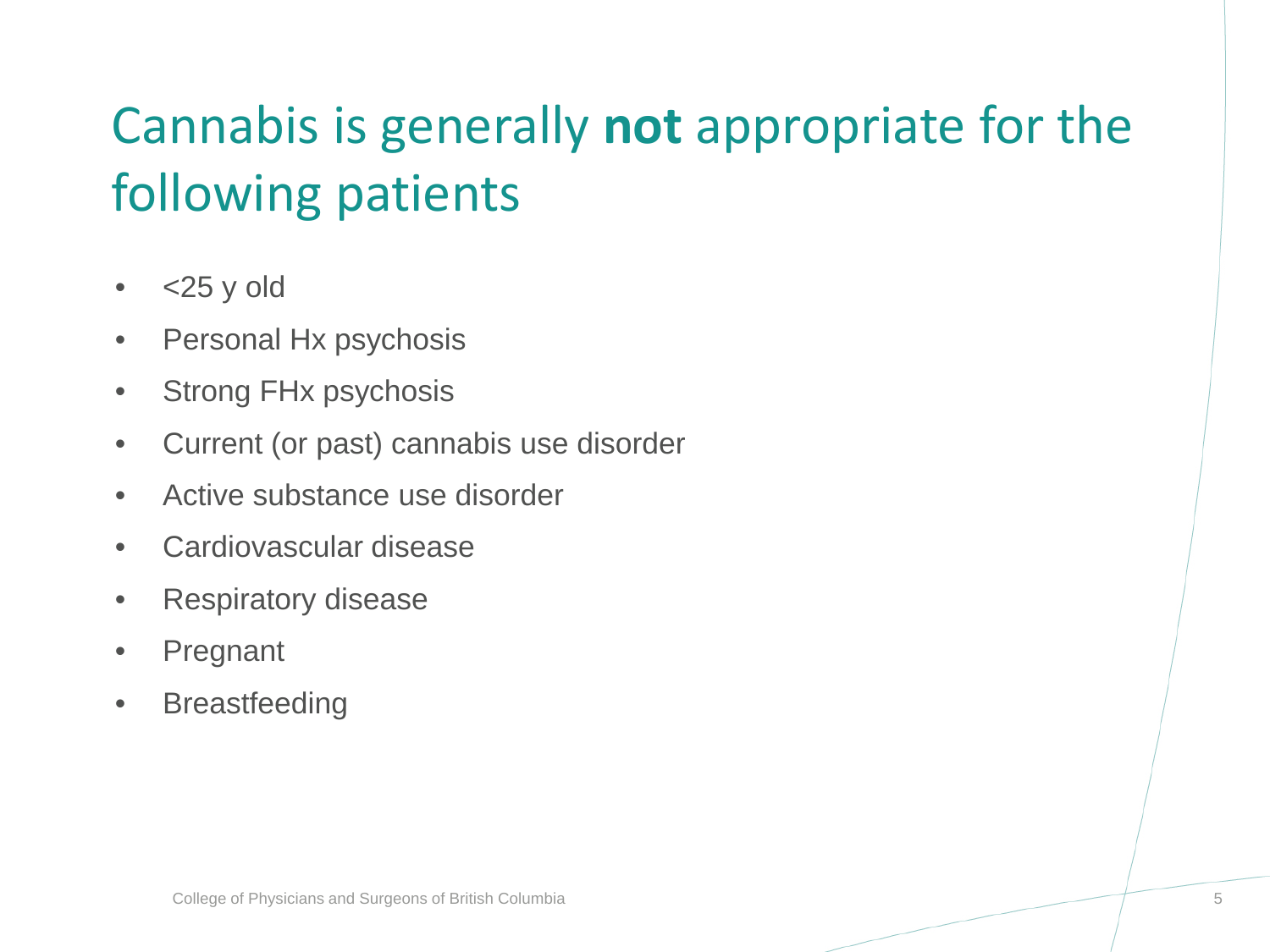## Important steps before considering medicinal cannabis as treatment

- Comprehensive medical assessment including:
	- history of presenting symptoms including treatments that have been trialed previously
	- substance use history with review of clinical chart for corroborating information (head injury, past substance use, past psychiatric history, past use of prescribed psychoactive medication)
	- examination and screening (including mental state examination and addiction risk tool)
	- urine toxicology
	- lab work
	- check PharmaNet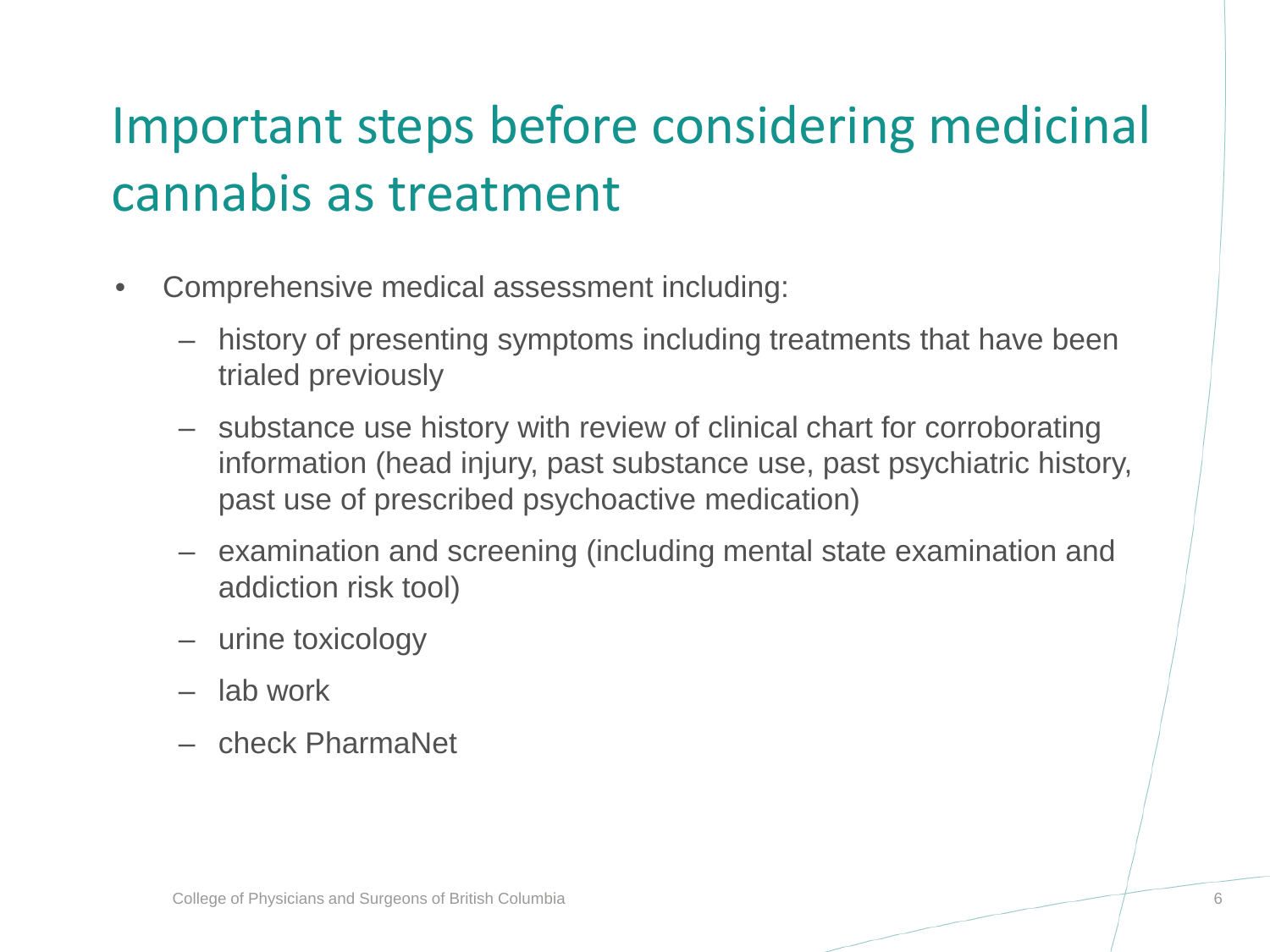## Before providing authorization

- Clearly document rationale for prescribing
- Discuss and document risks of cannabis including cannabis use disorder, psychosis, sedation, and cognitive impairment
- Fully inform patients on THC:Cannabidiol potency issues and include discussion on individual variability in therapeutic response
- Apply harm mitigation procedures (e.g. discuss and document reaction times, driving/heavy machinery advice, avoidance of other sedating agents)
- Use a start low, go slow approach
- Retain a copy of the addiction risk tool and the authorization in the chart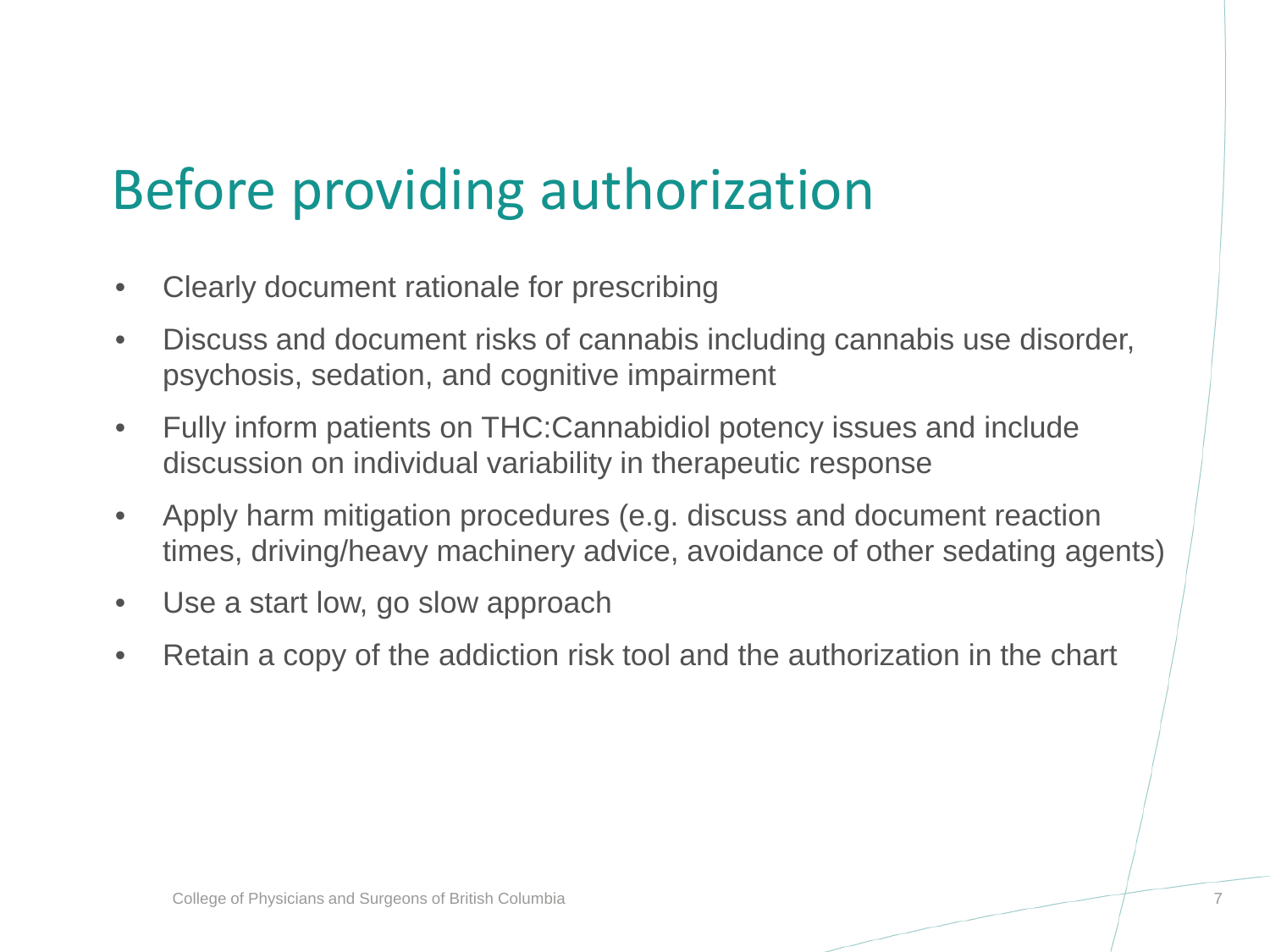# Longitudinal assessment (q 3-6 months)

- Assess for therapeutic efficacy in the individual review benefits and sideeffects
- Mental health evaluation including use of other substances
- Include processes to identify misuse, abuse, or diversion
- Review PharmaNet before any reassessment or annual reauthorization
- Reiterate driving advice
- Reiterate safety advice including use of other substances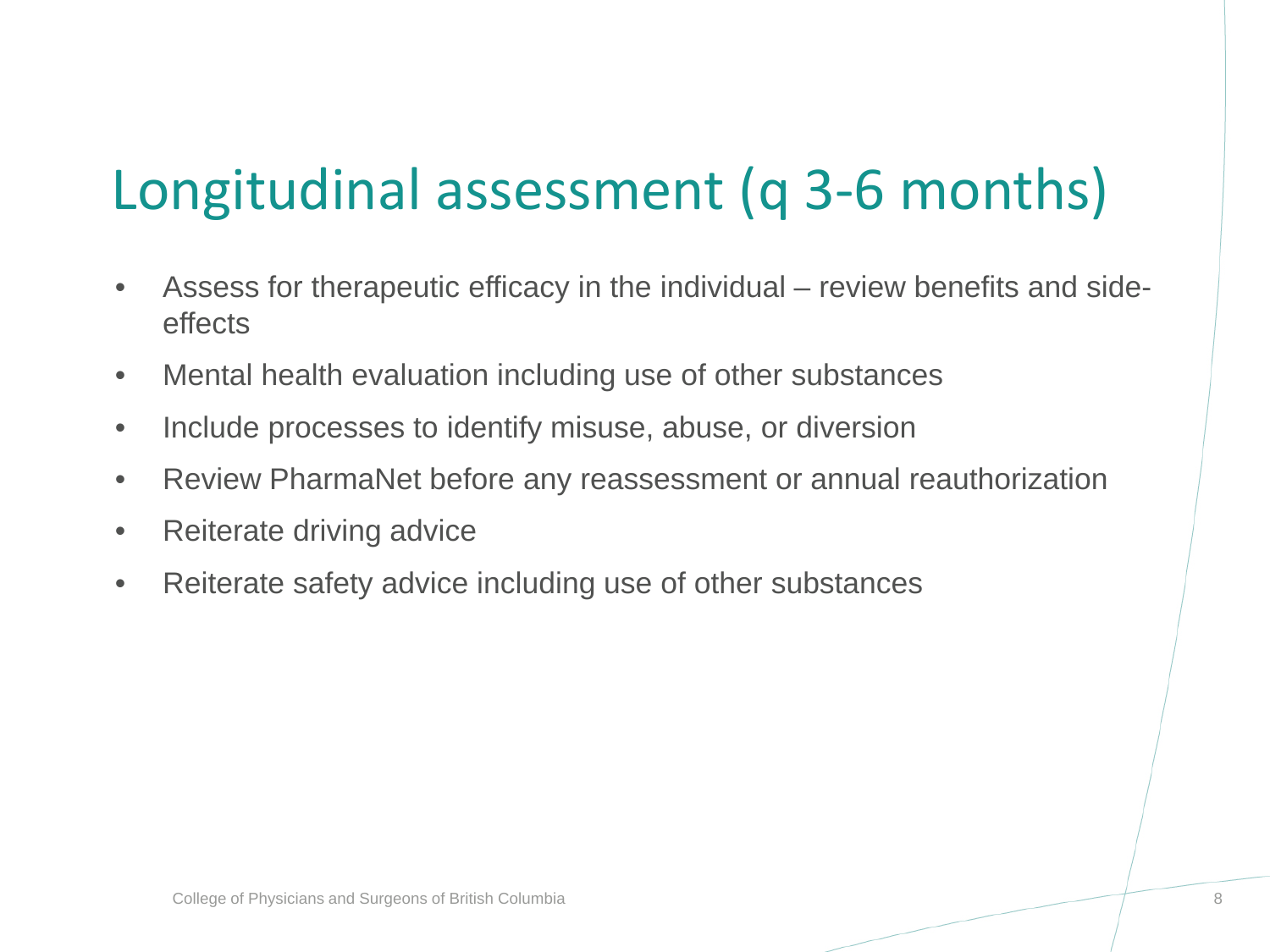The College recognizes that there may be **exceptional circumstances** where compassionate flexibility is required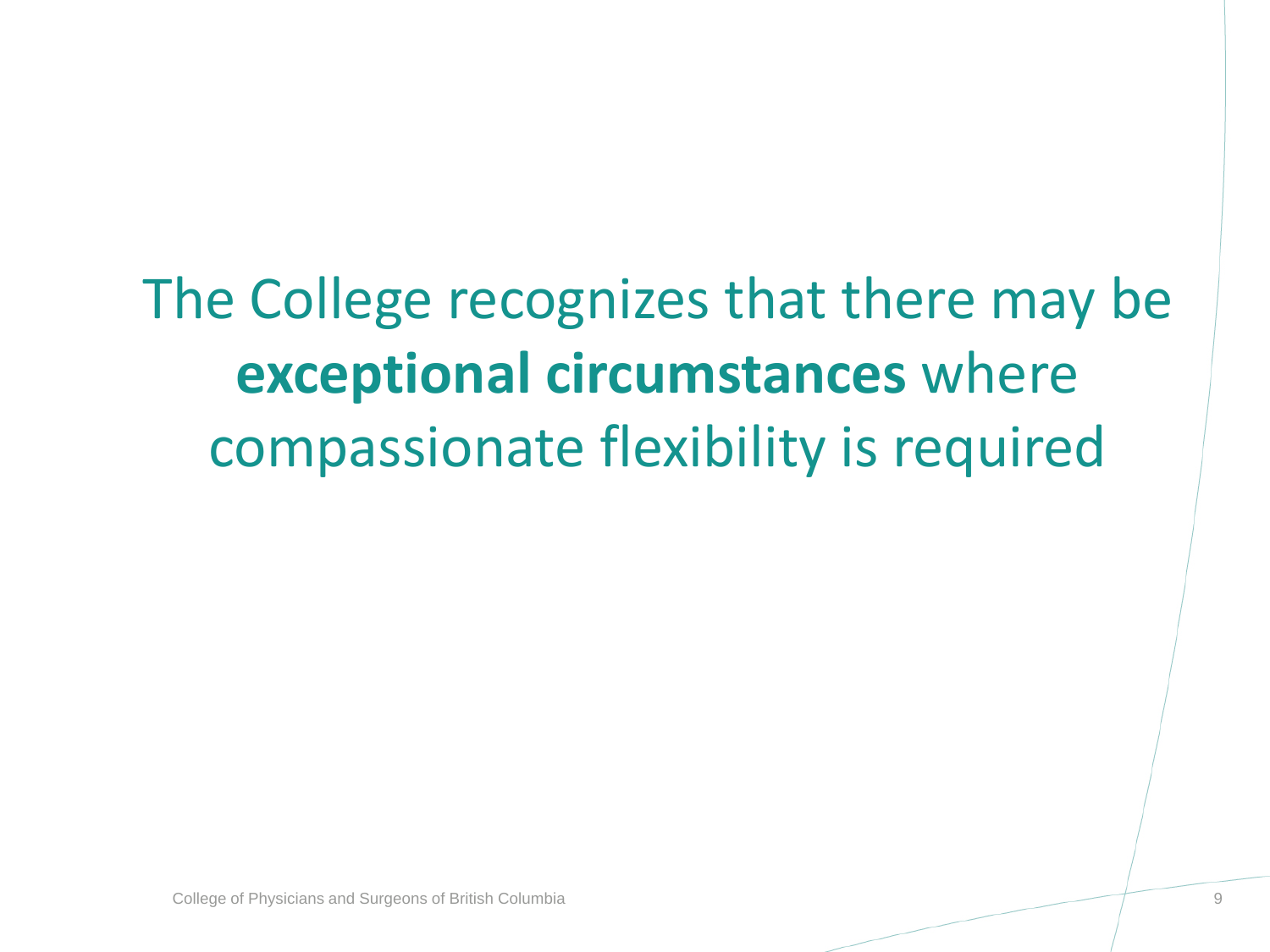## In those exceptional circumstances, the following is prerequisite

- Clear documentation of rationale for prescribing outside the Standard
- Harm mitigation driving, other drugs (licit and illicit)
- Strategy for monitoring for adverse events such as mental health destabilization
- Consider speaking with the CMPA or the deputy registrar of the drug programs if you are uncertain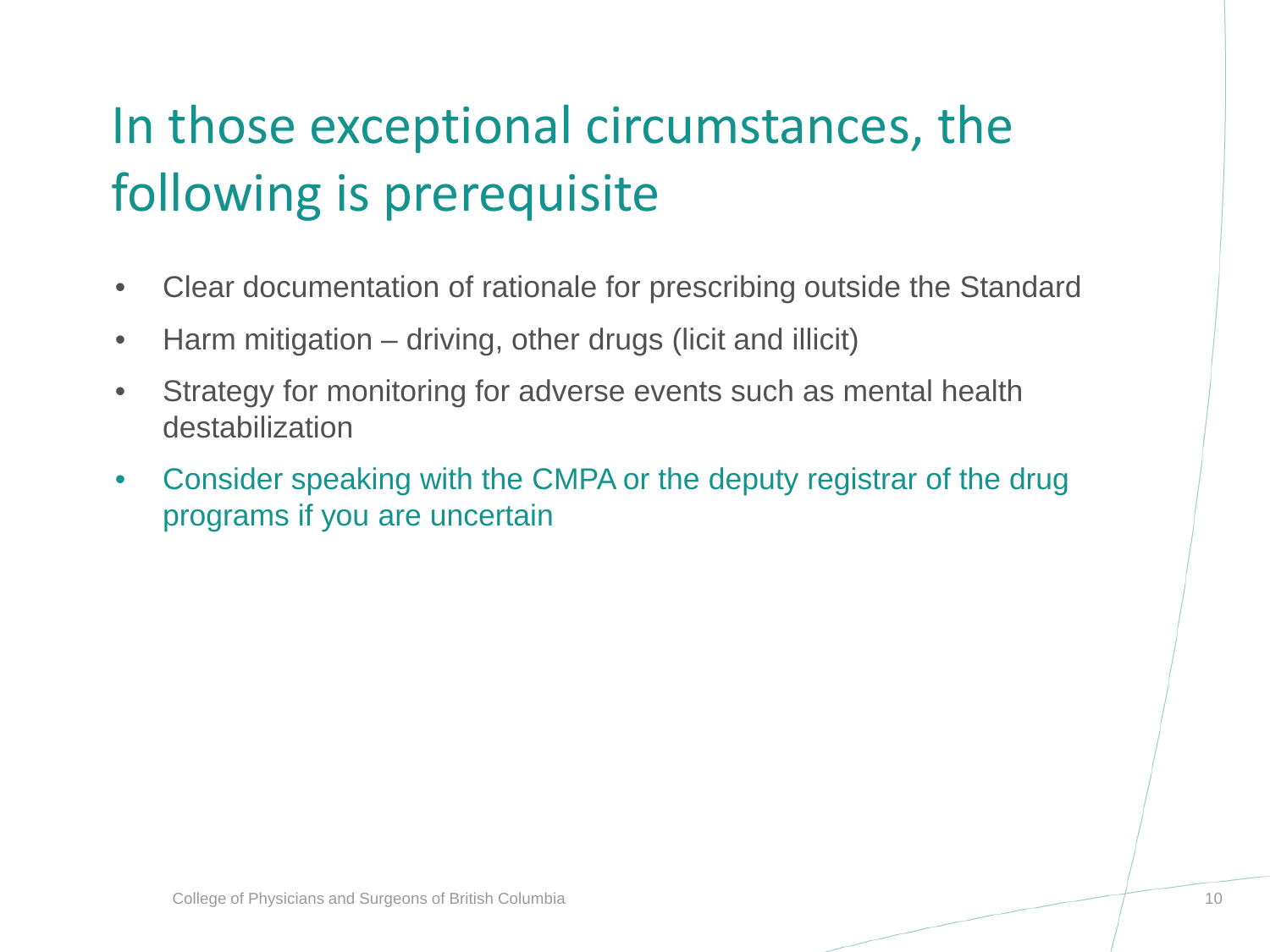## How does the College handle complaints?

Enforcement of College standards is largely complaints-driven

- The College has an obligation to investigate complaints
- Registrants have an obligation to respond to allegations of noncompliance

#### **The College takes a remedial approach**

- No physician has been disciplined for good faith application of their clinical judgement
- However, that clinical judgement must be made by means of a comprehensive and well-documented clinical evaluation
- If a decision to provide the authorization is made, there must be further documentation of risk reduction and monitoring strategies
- If a decision to not provide the authorization is made, there must be clear documentation of reasons and an updated management plan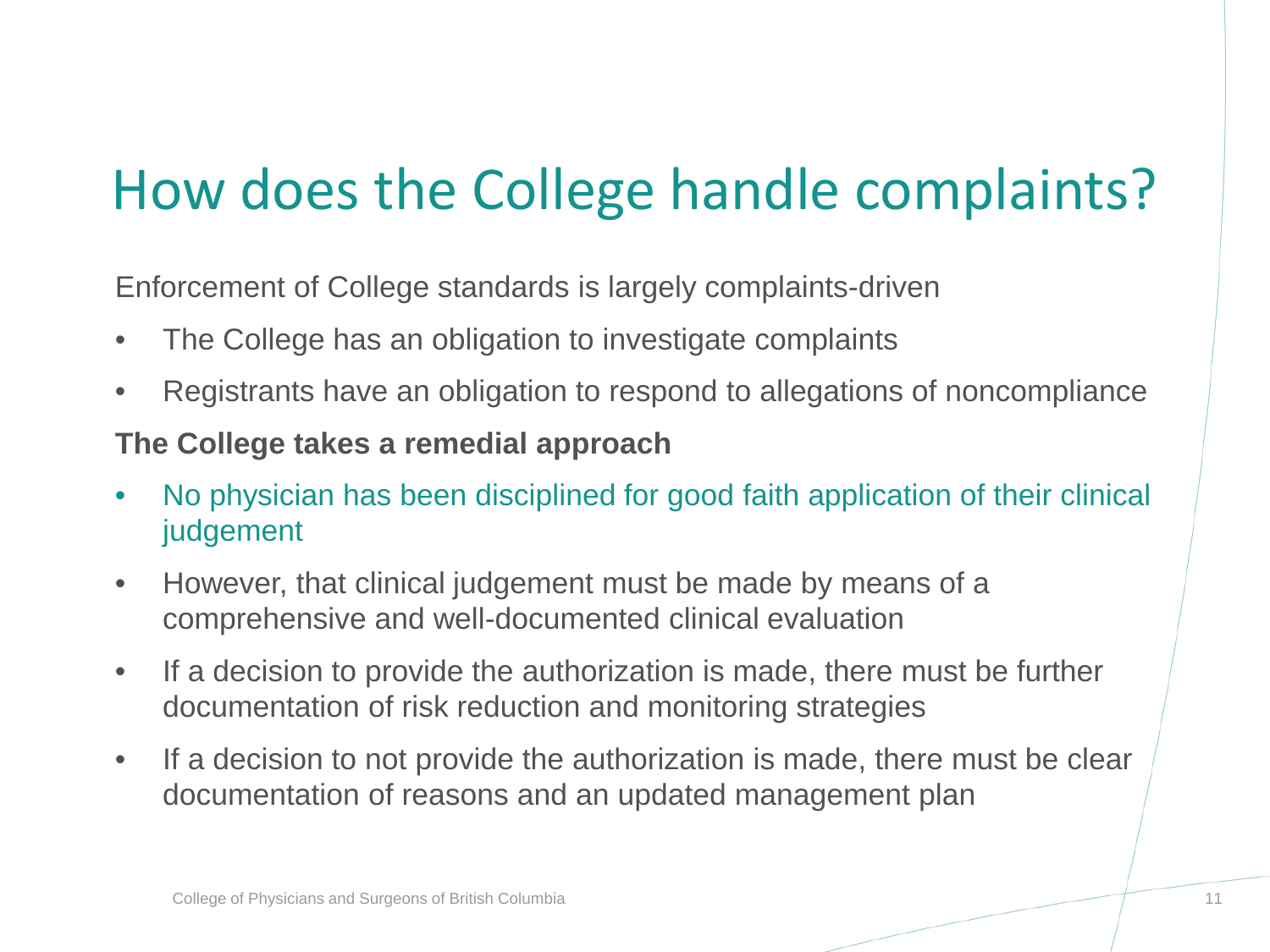#### For more information



Visit:

- https://www.cma.ca/En/Pages/medicalmarijuana.aspx
- https://www.canada.ca/en/healthcanada/services/drugs-healthproducts/medical-usemarijuana/information-medicalpractitioners.html
- https://www.canada.ca/en/healthcanada/services/drugs-healthproducts/medical-usemarijuana/information-medicalpractitioners/information-health-careprofessionals-cannabis-marihuanamarijuana-cannabinoids.html